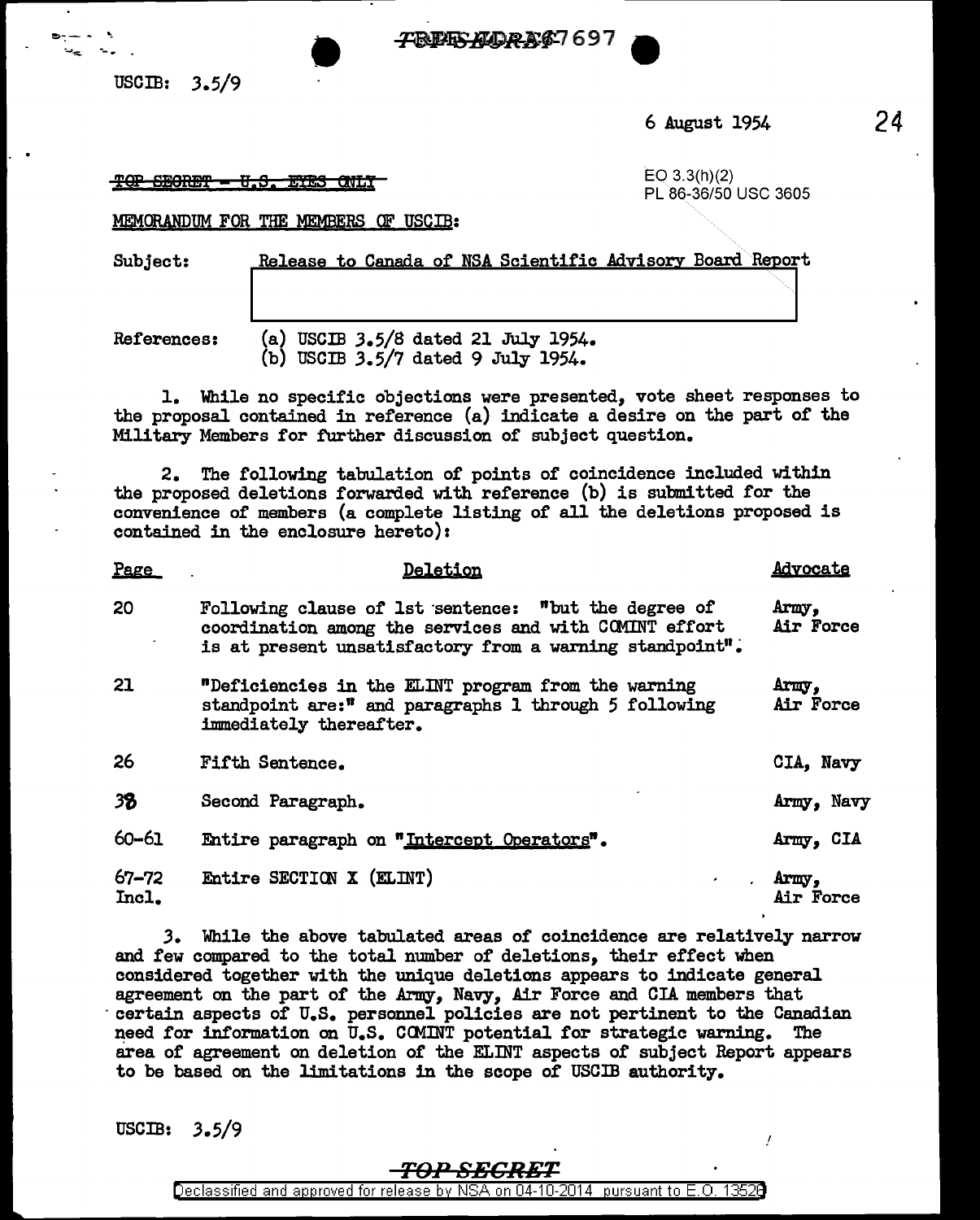-- ... . • ~697 •

USCIB: 3.5/9

TOP SECRET - U.S. EYES ONLY

Subject: Release to Canada of NSA Scientific Advisory Board Report Entitled "The Potentialities of COMINT for Strategic Warning."

4. Subject question will be placed on the Agenda for discussion at the 105th Meeting of USCIB scheduled for 1430, 13 August 1954.

--------------~------------------------

5. THIS DOOUMENT AND ITS ENCLOSURE CONTAIN CClOOJNICATIONS INTELLIGENCE INFORMATION AND SHALL BE HANDLED ONLY IN CHANNELS EXPRESSLY PROVIDED FOR CCMINT.

aptain, U.S. Navy Executive Secretary, USCIB

Enclosure a/s.

USCIB: 3.5/9

'FOPSECR£T